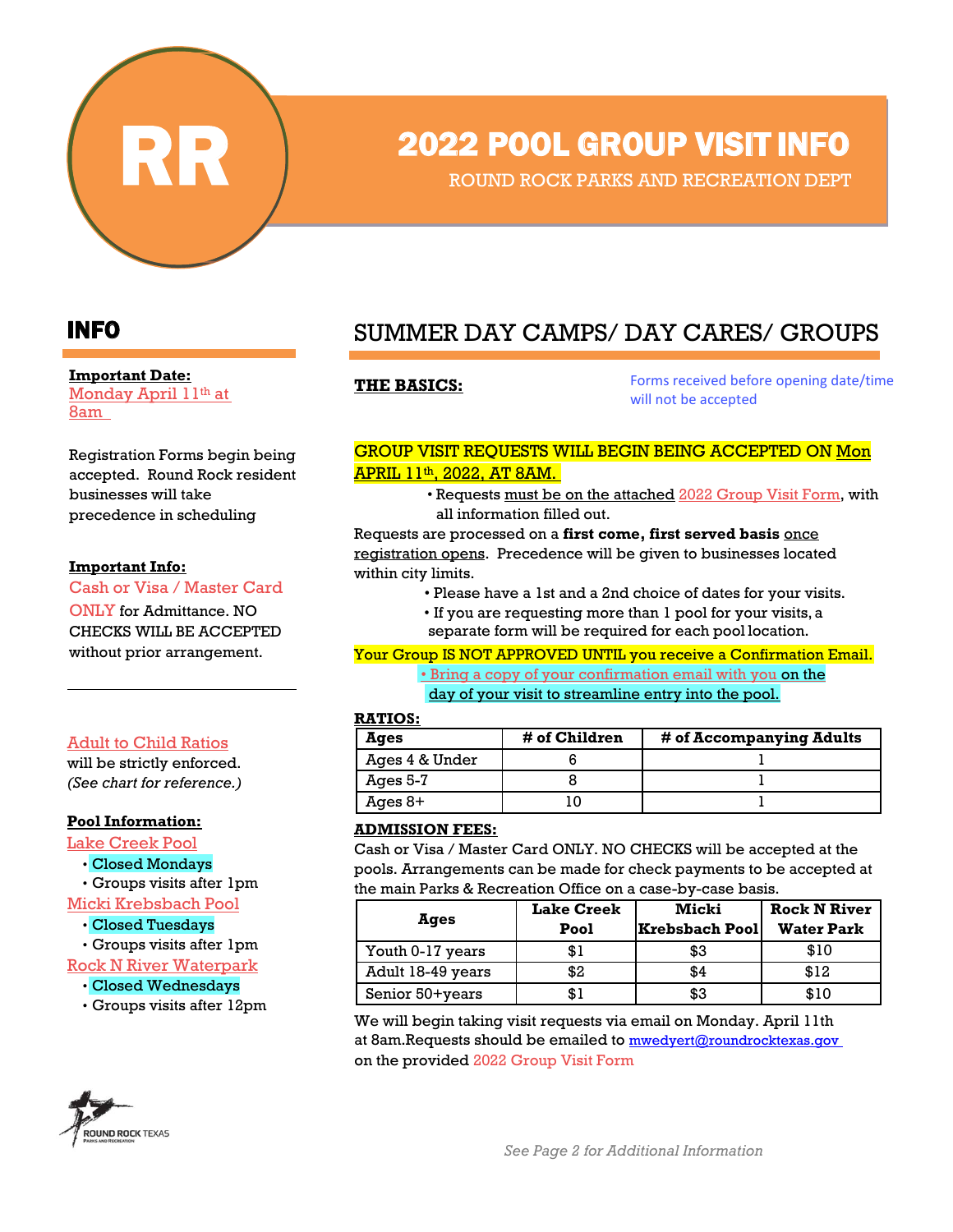

# **2022 POOL GROUP VISIT INFO**<br>ROUND ROCK PARKS AND RECREATION DEPT

## ADDITIONAL INFORMATION

The attached form needs to be filled out and emailed to [mweydert@roundrocktexas.gov.](mailto:mweydert@roundrocktexas.gov.) Please submit one form for each pool that you are requesting.

> *Example: Camp ABC wants to go to all three (3) City of Round Rock pools this summer. This camp will need to submit 3 separate Reservation Forms.*

Each reservation will be taken on a **first come, first serve basis**. Businesses in Round Rock are given first consideration. Once the deadline for Round Rock businesses has passed, non-resident businesses start getting scheduled.

**• Round Rock businesses will receive precedence the first 3 days of acceptance** after this point, all will be scheduled in the order in which they were received. You will be contacted to confirm your request and to inform you of conflict days. Please be prepared to provide an alternate day if this happens.

**• Swim Attire Guidelines**: All swimmers and non-swimmers must wear a swimsuit. Swimsuits are designed to be worn in the water without falling off or becoming transparent. Additional clothing, such as a t-shirt, may be worn **in addition** to a swimsuit to provide additional sun protection and/or for modesty purposes, provided it does not impede swimming.

•Cut-Offs, "thong bikinis, clothing with exposed zippers, rivets, buckles, or any metal ornamentation are **Not Allowed**. Athletic shorts worn over underwear are **NOT** considered proper attire.

**• Public Health:** Due to public health concerns and to reduce the chance of fecal contamination, please do not bring ill children to the pool. Additionally, please plan on regular bathroom breaks for your swimmers.

**• Life Jackets:** Only US Coast Guard approved Life Jackets are permitted in RR Pools. Limited quantities of USCG approved Life Jackets are available at all City of Round Rock pools free of charge during your visit. Water Wings, swimsuits with built in flotation, and life jackets not approved by USCG are **Not Allowed.**